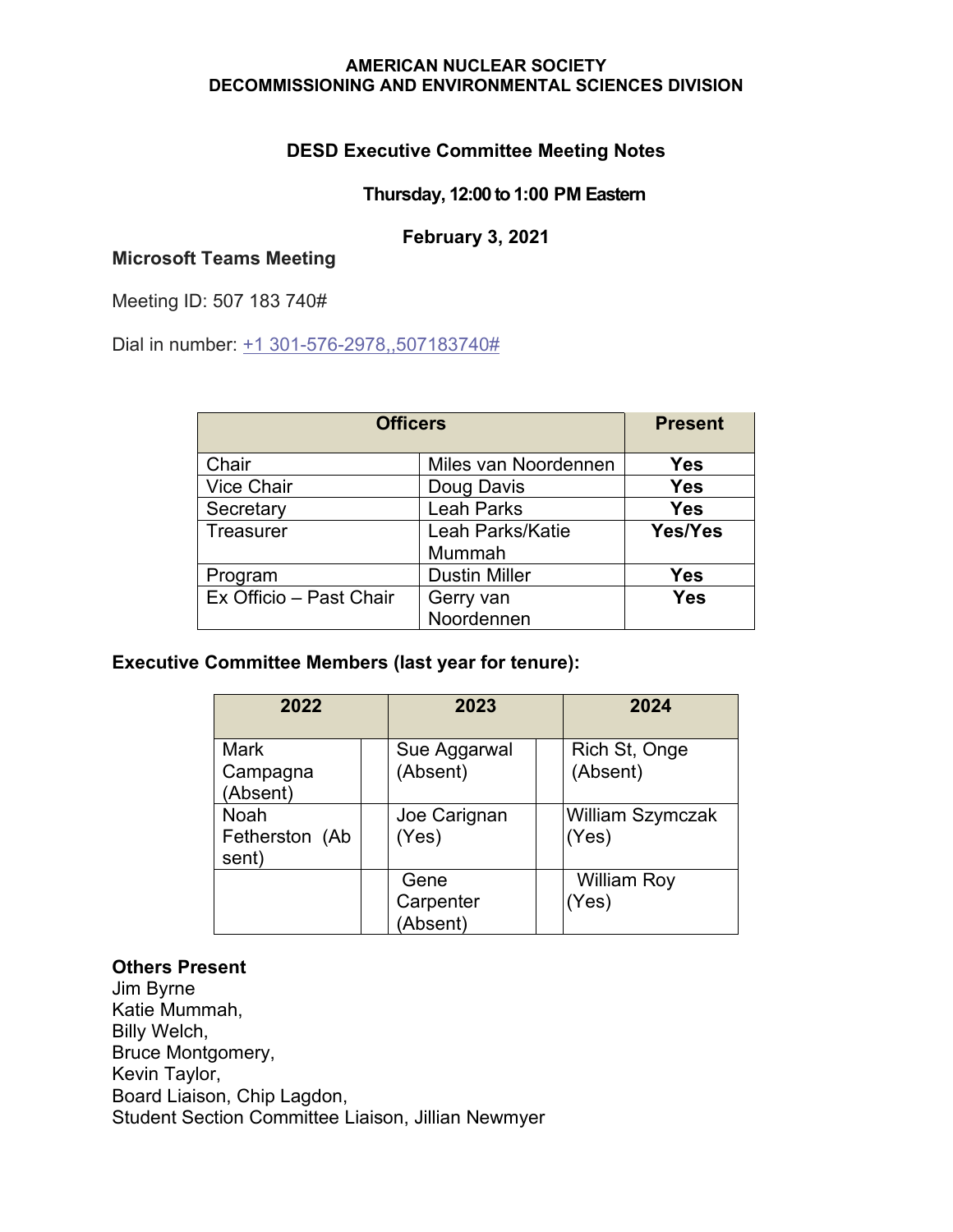# **Chair Report – Miles van Noordennen**

- Winter Meeting
	- o Successful hybrid format, with some technical lessons learned
	- o Biggest challenge was that presenters did not attend the training.
	- o There was desire expressed for people to get together in person again.
- 2022 Annual Meeting June 12-16 Anaheim
	- o Summaries due February 4
	- $\circ$  There will be some options for zoom for presenters, but future Meetings will be not fully hybrid.
- Division Webinar Series
	- o PDC hosting technical webinars and encouraging division participation
- Student Conference April 14-16 University of Illinois
	- o Request for funding
	- o Request for booths at career fair
	- $\circ$  DESD should work with the student liaison for funding. Leah noted that we have 1500 earmarked for the student conference for 2022.
- MeV Oak Ridge Request for Scholarship funding
	- o July 2022 program for 40-50 students, \$3k registration

# **Vice Chair Report – Doug Davis**

- PDC Meeting Summary January
- Recent ANS 2021 Winter Meeting
	- $\circ$  Hybrid meeting total attendance was less than the 2021 Annual Meeting
- Well received Opening Plenary session, DOE Secretary participation
	- $\circ$  Technical challenges with the virtual portions of meetings; both presenters and attendees
		- **Problems resulting from virtual presenters not attending the** required training
	- o Recording of the meeting is available on demand from ANS Headquarters
- 2022 Annual Meeting
	- o June 12-16, Anaheim, CA
	- o In person, will have some remote participants.
	- o Papers submittals & session preparations
	- o Recording will be available on demand
- Overview ANS Wider Developments
- o ANS Student Conference April 14-16 2022, U of Illinois division support
- Student involvement work with division student liaison
- Division funding of students PDC to address
	- o Notification if changes to international meeting dates
	- o Division Logos
	- $\circ$  Webinar Planning Divisions are encouraged to host more webinars
		- $\circ$  A webinar every 3 to 4 months is suggested
		- $\circ$  Make them available to members and non-members
- ANS Headquarters Move
	- $\circ$  January 12, 2022, sale of the building was completed
	- o Closing is March 2022
	- o Move into new facility in September 2022, new facility is closer to O'Hare Airport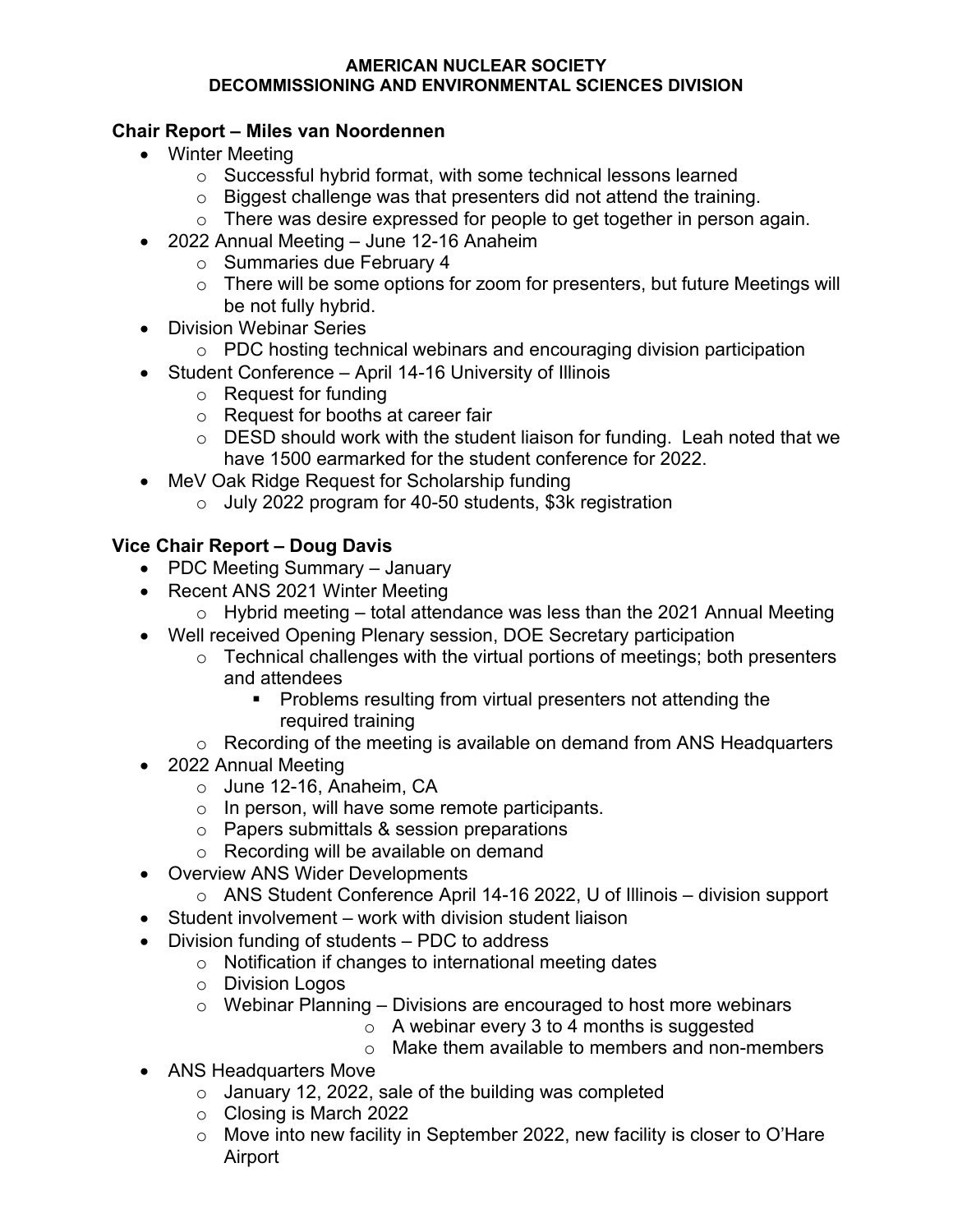- Tech Stack replaces current Collaborative platform/system
	- o NIMBO is the new vendor (Dan Goldberg)
	- o Headquarters is looking for Division volunteers to support migration to the new system.

# **Secretary Report – Leah Parks**

- Website Update
- Action Item Leah will reach out to Aubrey and Jay about updating the website. Embedded Topical in 2024 in Orlando.

# **Treasurer Report – Leah Parks**

• Sept financial report is attached. End of Year Financial Report to be sent out mid-February

# **Nominating Committee – Gerry van Noordennen**

- Katie Mummah to step into Treasurer role
- Six New DESD Executive Committee Nominees (Katie Mummah, Billy Welch, Greg Ryba, Bruce Montgomery, Kevin Taylor, Matt Darois)

## **Division Awards – Larry Boing**

- Project and Service Awards presented at the Winter conference
- 2022 division award nominations deadline March 1

## **Scholarship Committee – Mark Campagna**

### **Program Chair Report – Dustin Miller**

- 2022 Annual Meeting June 12-16 Anaheim
	- $\circ$  Commercial Decommissioning in the West (SONGs Energy Solutions/Southern Cal, Humboldt Bay, Diablo Canyon planning)
	- o DOE Decommissioning in the West Panel
	- $\circ$  Decommissioning in the Pacific Rim (it is difficult for Pacific Rim participants to travel because of the quarantine requirements when returning home)
	- o Climate Effects in the West Panel Leah has connected with Neal Mann (OPD Program Chair who was co-sponsoring the panel) and will push to the Phoenix Meeting
		- Action Item Dustin will reach out to Janet to push the Climate Effects in the West to the Phoenix meeting.
- 2022 Winter Meeting Phoenix
	- o Uranium recovery
	- o Future of maritime propulsion
- 2024 Embedded Topical winter meeting Orlando calendar placement

### **Other Items – Miles van Noordennen**

• Chip Langdon – Board voted to eliminate the page charges.

# **Action Items – Leah Parks**

• Action Item – Leah will reach out to Aubrey and Jay about updating the website. Embedded Topical in 2024 in Orlando.